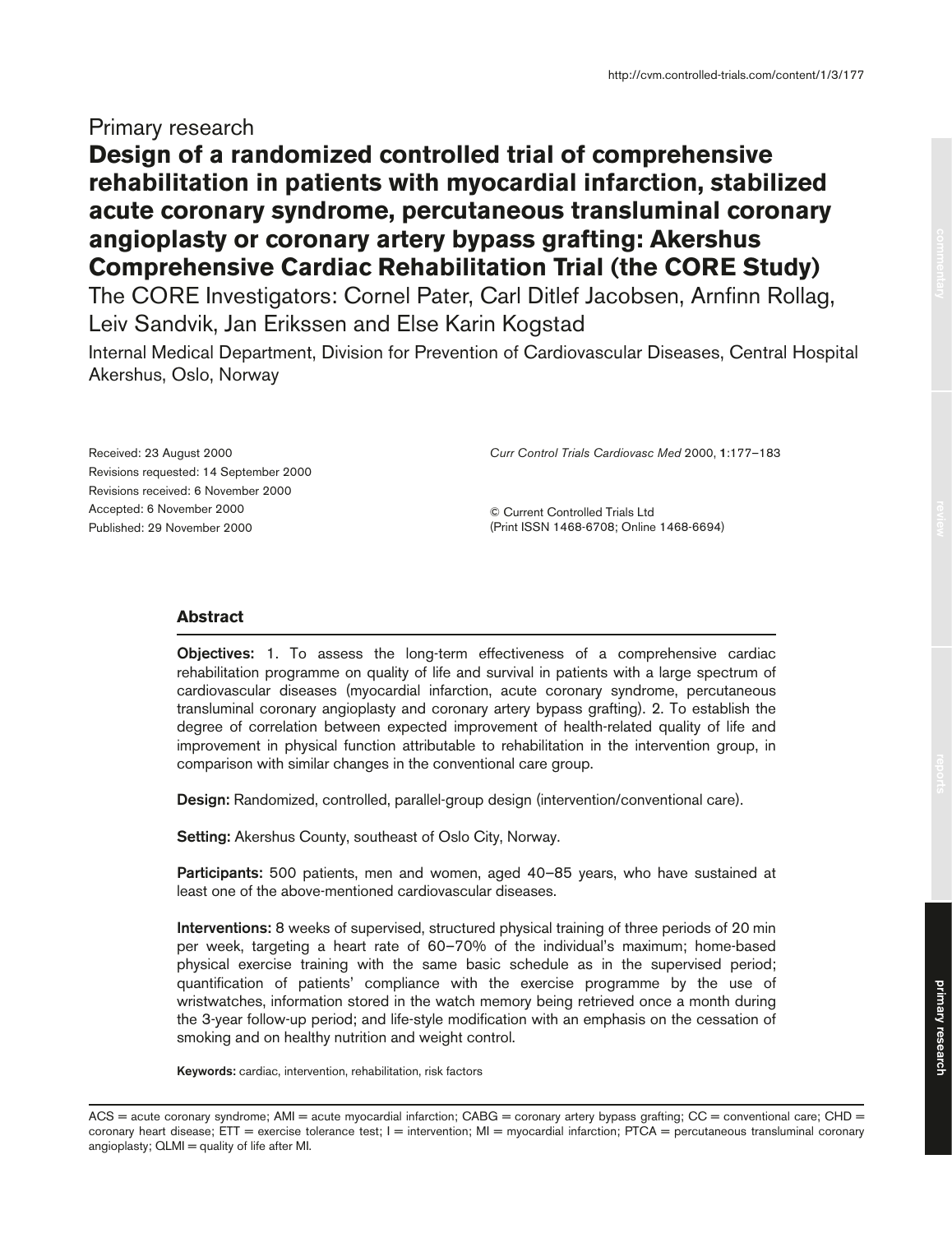## **Introduction**

Post-infarct rehabilitation, a process of restoring physical and psychological fitness, has become increasingly employed in hospitals both in the USA and Europe during the past three decades, primarily as a vehicle of secondary prevention with the ultimate goal of reducing long-term mortality. However, rehabilitation programmes from the 1960s were particularly focused on psychologically based therapy and exercise training, with a gradual shift during the 1990s to programmes of comprehensive rehabilitation in the context of randomized, controlled trials [1–4].

The clinical benefits of cardiac rehabilitation are clear, as demonstrated by several reports and meta-analyses [5–8]. The benefits included decreased mortality, improved quality of life, and possibly lower costs because of lower rates of rehospitalization.

Important components of rehabilitative programming for coronary patients include progressive physical activity, education of patient and family, and psychosocial and vocational counselling. Conventionally, rehabilitation is incorporated into traditional care during hospitalization for myocardial infarction (MI), coronary bypass surgery or angioplasty; it involves the patient's family and social environment as a support system, and continues in the office of the patient's physician and/or in a variety of community facilities. Initiation and coordination of rehabilitative efforts fall within the responsibility of both hospital doctors (usually cardiologists) and the primary care physician. The multifactorial nature of morbidity after acute myocardial infarction (AMI) indicates the need for and relevance of a multifactorial approach and the contribution of a multidisciplinary team.

In spite of improvements in the quality of previous cardiac rehabilitation trials and the encouraging conclusions of meta-analysis that indicate a reduction of about 20% in total and cardiovascular mortality, there are still controversies on the overall effectiveness of rehabilitation generally [9–11]. Several factors have contributed to this situation, which in practice translates into a poor external validity for many of the trials reported in the past 20 years.

Many uncontrolled observations making unjustifiable claims probably reflect nothing more than the natural resolution of morbidity after MI. Small trials, as many trials are in the field of cardiac rehabilitation, are prone to bias towards exaggeration, with the consequent risk of false positive findings.

Among the drawbacks encountered in most of the trials is the use of highly selected patients or volunteers in specialist centres and very restrictive inclusion criteria (eg the exclusion of patients with associated co-morbidities) [12]. Most trials included only patients aged less than 65 years, yet more than 40% of MI patients are more than 65 years old

[13–15]. Patients older than 70 years account for one-third to one-half of patients with AMI admitted to hospital. The application of trial results to clinical practice is hampered by the fact that such patients, although accounting for up to half of the cases of MI and having a disproportionately high mortality, are significantly under-represented in clinical trials.

Most trials have included only men (eg the WHO trial [7]), yet about 30% of MI patients are women [16,17].

The overall heterogeneity of the rehabilitation trials performed so far, mainly generated by the employment of exclusive designs, impairs their external validity. Generalization of the conclusions beyond the groups studied is therefore not possible. This, in turn, makes the effectiveness of rehabilitation in all potentially eligible patients questionable, because it is largely untested.

#### **Study design**

The CORE Study is designed as a pragmatic (effectiveness) trial meant to evaluate an intervention with already proven efficacy [secondary prevention of coronary heart disease (CHD)], but with special emphasis on the assessment of quality of life (five different domains) and on the quantification of patients' long-term compliance with regular physical exercise. The intervention is offered to a heterogeneous group of people under ordinary clinical circumstances, covering a wide age range, for both sexes and with heterogeneous characteristics (co-morbidities).

Through the specific nature of the primary and secondary objectives, the trial is a combination of qualitative and quantitative research, targeting both soft and hard measures of outcome.

To ensure a rigorous methodological approach, considerable effort has been dedicated to developing appropriate strategies for screening, recruitment and assessment [18,19].

The CORE study will be a randomized, controlled, single centre trial, driven by the Medical Department of the Akershus Central Hospital in Oslo, Norway.

Subjects are being recruited from a population of about 300,000 inhabitants of Akershus County during a 12 month period starting in April 2000. Men and women between 40 and 85 years old with at least one of the inclusion criteria [AMI, stabilized acute coronary syndrome (ACS), percutaneous transluminal coronary angioplasty (PTCA) or coronary artery bypass grafting (CABG)] will be screened for participation in the study.

The follow-up period will continue until the last randomized patient has been followed up for 36 months. Patients not randomized because of scheduled coronary angiography, scheduled PTCA or CABG or who necessitated one of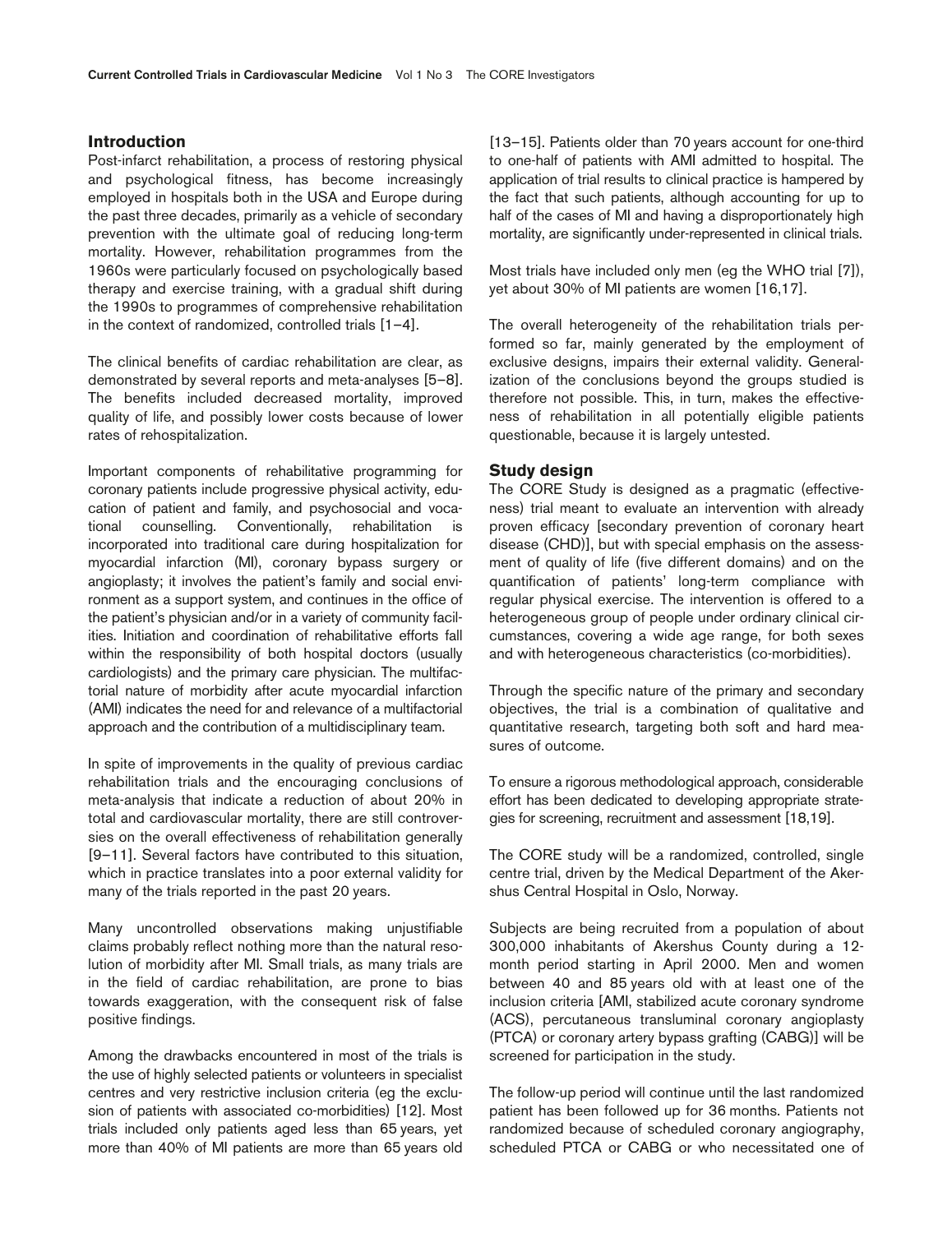these alternatives after being randomized will be approached and checked or rechecked for eligibility within 6 weeks of the invasive investigation, or alternatively after a PTCA or CABG.

Co-morbidities such as hypertension, heart failure and diabetes will not be exclusion criteria in themselves; however, a certain degree of severity of these conditions, as stipulated in the exclusion criteria, might exclude a particular patient from being randomized.

## **Study objectives**

The primary objective is to assess patients' quality of life in the light of their health-related experiences after having sustained an AMI/ACS or PTCA/CABG and to establish the extent of correlation of quality of life with improvement in physical function attributable to rehabilitation.

The secondary objectives are to study total and cardiovascular mortality, morbidity and recurrence rates of coronary events throughout a 3-year follow-up period, and to determine the efficacy and feasibility of a comprehensive rehabilitation programme encompassing home-based long-term follow-up with the aim of preserving continuity of care.

## **Eligibility criteria**

### **Inclusion criteria**

- 1. Males and females aged 40–85 years.
- 2. Unequivocal hospital-verified, definite AMI less than 3 months ago defined by either unequivocal ECG evidence of a new MI with or without typical history, or a typical rise and fall in biochemical markers of myocardial damage, where the maximal value reached is greater than twice the upper limit of the hospital reference range, with either a typical history and/or new ECG changes indicating myocardial ischaemia.
- 3. Patients with a recent ACS (that is, established CHD with a stabilized condition after a recent unstable episode) defined by either a changed pattern of angina or chest pain at rest or on minimal exertion or emotion (two 5-min episodes or one episode lasting more than 10 min) in addition to evidence of underlying coronary artery disease (at least one of the following): ECG (ST segment depression, T wave inversion or transient ST elevation); enzyme elevation [troponine I or T, creatine kinase (CK) or CK-MB]; evidence of coronary artery disease on angiography or perfusion scanning.
- 4. PTCA patients (more than 4 weeks after a PTCA).
- 5. CABG patients (more than 4 weeks after a CABG).
- 6. Ambulatory patients who have signed a declaration of consent.

#### **Exclusion criteria**

- 1. Unstable angina pectoris.
- 2. Scheduled angiography.
- 3. Clinically significant heart failure (peripheral oedema, rales over two-thirds of the chest, pulmonary congestion on chest X-ray, cardiothoracic ratio more than 0.5, ejection fraction less than 35%).
- 4. Severe hypertension (systolic blood pressure more than 200 mmHg and/or diastolic blood pressure more than 105 mmHg) despite treatment to decrease blood pressure.
- 5. Symptoms of orthostatic hypotension or a supine systolic blood pressure of 90 mmHg or lower.
- 6. Severe arrhythmias persisting after the acute phase of the AMI (frequent premature ventricular beats, grade III–IV of the Lown classification, atrial flutter, partial or complete atrioventricular block).
- 7. Psychoneurotic disorders (depression or/and anxiety).
- 8. Severe obstructive airway disease with permanent respiratory insufficiency [interfering with performance in the exercise tolerance test (ETT)].
- 9. Uncontrolled diabetic mellitus (HbA<sub>1</sub>C more than 9).
- 10. Severe orthopaedic disability (interfering with ETT performance).
- 11. Serum creatinine more than double the local upper normal limit (in the context of known renal disease).
- 12. Alanine amino-transferase or aspartate amino-transferase more than three times the local upper limit (in the context of known liver disease).
- 13. Presence of any condition that limits life expectancy (eg cancer or haematological diseases).
- 14. Problems expected with compliance or follow-up.
- 15. Participation in another trial or study during the past 30 days.
- 16. Stroke with severe physical disability (interfering with ETT performance).

## **Ethics and informed consent**

The final protocol was approved by an independent Institutional Review Board affiliated to the University of Oslo.

Written consent is obtained from patients after the study objectives, design, scope of the intervention, and risks and benefits have been explained carefully. Risks are described as related to the ETT with a cycle ergometer and partly to the physical training itself. Exercise testing has documented safety when appropriate guidelines are followed [20], and risks of injury and/or sudden cardiac death during physical training can be minimized with medical evaluation, risk stratification, supervision and education [21]. Emergency equipment and trained personnel will be available to deal with unusual situations that might arise [22–24].

## **Sample size and statistical analysis**

Prospective international registries (OASIS registry [25] and PRAIS UK registry [26]) indicate rates of death or MI of about 10–12% at 6 months. On the basis of further literature reviews, an overall mean proportion of survival rate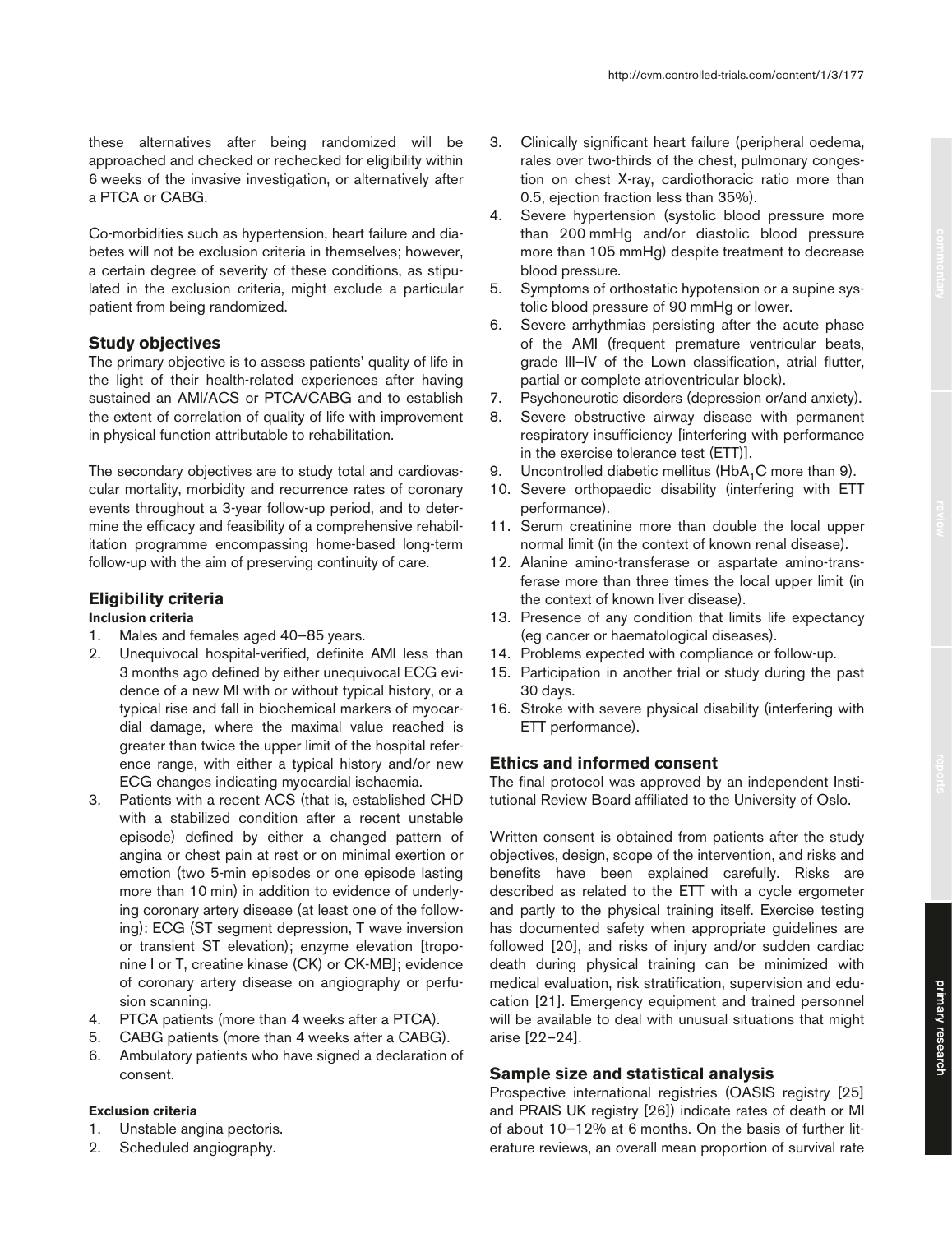for all subjects enrolled in the study after 3 years of followup would be about 80%.

A desired 10% improvement in the survival of patients in the intervention group, with 80% power and 0.05% significance level, will require 250 subjects per group and 500 subjects in total [27].

An 'intention to treat' analysis is to be strictly applied, subjects withdrawn will be followed up for endpoints and attention will be paid to appropriate handling of missing information (sensitivity analysis).

Pearson's correlation coefficient will be calculated for the QLMI (quality of life after MI) scores between groups and for QLMI scores and patients' improvement in physical activity as quantified through the ETT.

The responsiveness of the questionnaire will be evaluated by calculating the ratio between the change in subjects' score between the baseline and the 12-month, 24-month and 36-month visits and the pooled standard deviation of change during this period.

The  $\chi^2$  test and independent-samples *t* test respectively will be used for comparing proportions and means of targeted parameters, with 0.05 as the level of statistical significance and a 95% confidence interval around point estimates.

Subgroup analysis will be performed for the three age groups: 40–65 years, 66–75 years and 76–85 years.

#### **Randomization**

After having ascertained the patient's eligibility and willingness to participate in the study and after written consent has been given, randomization takes place with allocation to the intervention (I) or the conventional care (CC) group [28–30]. The particular allocation and its consequences for the long-term follow-up are clearly explained to each patient.

Separate randomization sheets are generated by a computer program for the two main groups (I and CC) and for three age subgroups. The pseudorandom number generator is a linear congruent algorithm of Park and Miller with Bays–Durham shuffling. It has a period of over  $2 \times 10^9$  [31].

The process of randomization will be concealed.

#### **Risk stratification, follow-up and investigation schedule**

During hospitalization, risk stratification is performed in all patients with the aim of selecting the high-risk individuals at this early stage and deciding on the need for invasive investigation, eventually leading to PTCA or CABG.

Before discharge from the hospital, patients assigned to both the I and CC groups will be exposed to a standardized programme developed for addressing the knowledge and skills of cardiac assessment, drug use and adherence as well as for facilitating behaviour change in relation to lifestyle and modification of risk factors.

After discharge, an outpatient ETT is scheduled to be performed on every patient within 6 weeks, with the aim of assessing their baseline physical capacity.

Follow-up visits after the first ETT are scheduled for both groups (I and CC) at 6-month intervals for an average period of 3 years (Fig. 1). However, a prolonged period for follow-up visits may be decided upon, on the basis of several objective factors emerging with time (accrual rate, losses to follow-up, overall patient compliance, or rate of major endpoint). Parameters checked at different visits are indicated in the investigation schedule (Table 1).

## **Intervention programme**

Patients in the I group will be targeted for a structured secondary prevention programme under the supervision of a team of workers who will use the knowledge, skills, techniques and services of a variety of medical consultants, healthcare personnel and community resources to implement rehabilitation in a wide spectrum of patients with CHD (AMI, ACS, PTCA and CABG) and to establish continuity in the provision of care. The ultimate goal is an improvement in the quality of life and survival in all these patients, regardless of age or associated co-morbidities.

A patient education curriculum has been designed as a standardized programme developed for the modification of secondary risk factor through structured counselling of the particular patient and his or her closest family member. The following topics will be focused on: nutrition, smoking and alcohol habits, behaviour modification, social and familial support and compliance with the drug regimen [32–51]. Special teaching classes on these topics will be given repeatedly during the 8 weeks after the first ETT, in parallel with a physical training programme given during the same period.

Brief counselling will be offered individually at the 6-month visits.

Special consideration has been given to targeting a programme of systematic physical training tailored to each individual, on the basis of the results of an initial ETT performed 6 weeks after an acute event. The programme consists of 8 weeks of supervised outpatient physical training*.* At the end of this programme a new ETT will quantify any improvement in the patient's physical condition (total work capacity at the end of the trial [*W*], absolute oxygen consumption  $[V<sub>O2</sub>]$ , relative energy expenditure in metabolic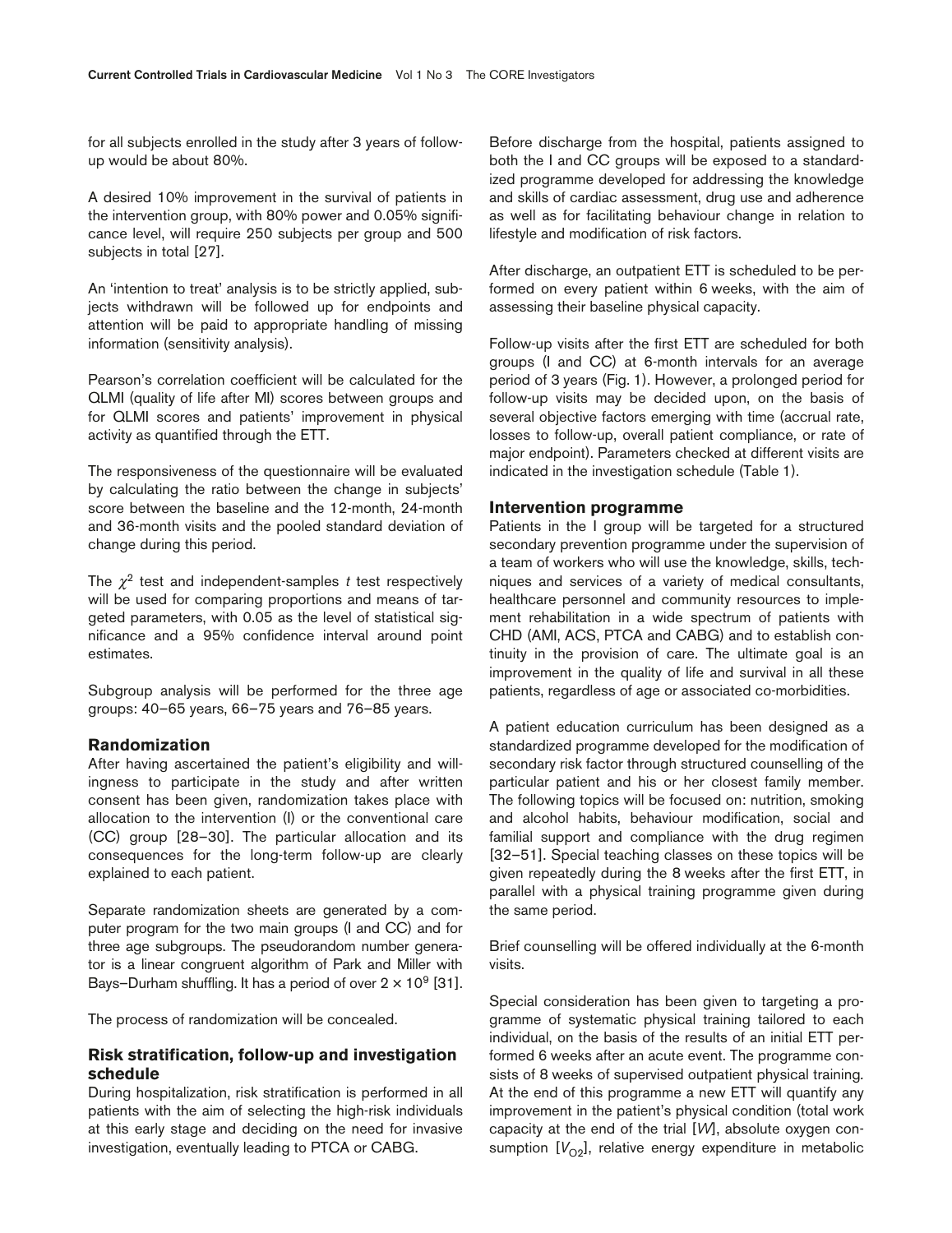

Study design.

#### **Table 1**

| <b>Investigation schedule</b> |          |                 |          |          |          |               |          |          |                  |                             |
|-------------------------------|----------|-----------------|----------|----------|----------|---------------|----------|----------|------------------|-----------------------------|
| Investigation                 | $V_0$    | $V_1$           | $V_6$    | $V_{12}$ | $V_{18}$ | $V^{\,}_{24}$ | $V_{30}$ | $V_{36}$ | $V_{42}^{\star}$ | $V_{48}^{\phantom{4}\star}$ |
| History                       | $\times$ |                 |          |          |          |               |          |          |                  |                             |
| Clinical examination          | $\times$ |                 | $\times$ |          | $\times$ |               | $\times$ |          | $\times$         | $\times$                    |
| <b>QLMI</b> questionnaire     | A        | B               | B        | $B^+$    | B        | $B^+$         | B        | $B^+$    | B                | $B^+$                       |
| Blood pressure                | $\times$ |                 | $\times$ | $\times$ | $\times$ | $\times$      | $\times$ | $\times$ | $\times$         | $\times$                    |
| <b>ECG</b>                    | $\times$ |                 | $\times$ |          | $\times$ |               | $\times$ |          | $\times$         | $\times$                    |
| Laboratory tests              | ×        |                 | $\times$ |          | $\times$ |               | $\times$ |          | $\times$         | $\times$                    |
| Smoking + S-cotinine          | $\times$ | $\times$        | $\times$ | $\times$ | $\times$ | $\times$      | $\times$ | $\times$ | $\times$         | $\times$                    |
| Exercise level                |          |                 | $\times$ | $\times$ | $\times$ | $\times$      | $\times$ | $\times$ | $\times$         | $\times$                    |
| Nutrition + BMI               | ×        |                 | $\times$ | $\times$ | $\times$ | $\times$      | $\times$ | $\times$ | $\times$         | $\times$                    |
| Alcohol status                | ×        | $\times$        | $\times$ | $\times$ | $\times$ | $\times$      | $\times$ | $\times$ | $\times$         | $\times$                    |
| <b>ETT</b>                    |          | $x^{\ddagger}x$ |          |          |          |               |          | $\times$ |                  | $\times$                    |
| Medication                    | ×        | $\times$        | $\times$ | $\times$ | $\times$ | $\times$      | $\times$ | $\times$ | $\times$         | $\times$                    |
| Adverse events                | $\times$ | $\times$        | $\times$ | $\times$ | $\times$ | $\times$      | $\times$ | $\times$ | $\times$         | $\times$                    |

\*If applicable. <sup>†</sup>Patient's evaluation questionnaire. <sup>‡</sup>ETT at the start and the end of 8 weeks of supervised exercise training.  $V_0 - V_{48}$ , visits at 6-month intervals; BMI, basal metabolic index.

equivalents [1 MET = 3.5 kcal/min] and the rate–pressure product). A structured physical training programme will be tailored for each individual in the form of a home-based exercise programme. Compliance with the programme and the results attained will be quantified by the use of a wristwatch given to every patient in the intervention group

[52–56]. In the interval between two visits, the patients in the I group will be asked to come to the outpatient clinic every fourth week (five times between two 6-month visits). During these short visits lasting 10–15 min, the information stored in the wristwatch will be printed out and documented on the case report form.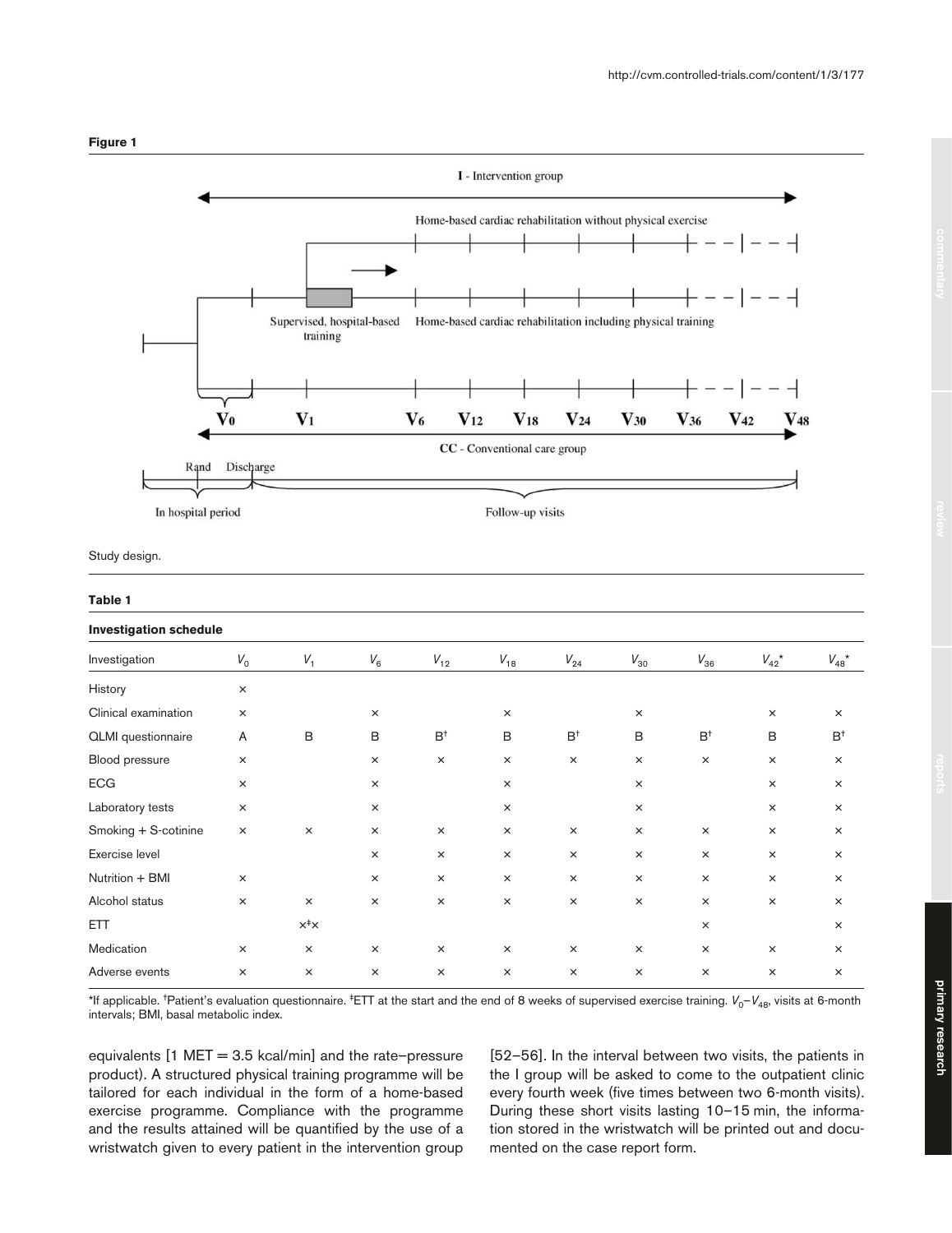A final ETT will be performed on subjects allocated to both groups (I and CC) at the end of the trial and compared with the results of the baseline ETT. (A detailed description of the ETT protocol, the 8-week supervised programme and the home-based exercise training programme will be reported elsewhere.)

#### **Assessment of quality of life**

Measurement of the quality of life has evolved as the endpoint of choice and the ultimate goal of rehabilitation programmes after MI [57–59]. Although survival, return to previous employment or comfortable retirement are paramount issues for patients having sustained one of the four pathological entities focused on, there are other concerns dealing with the quality of life such as the persistence of symptoms, the ability to perform appropriate activities at different stages of the illness and the ability to care for oneself. Such issues reflect the quality of life in terms of personal satisfaction and a sense of well-being.

The disease-specific QLMI questionnaire developed by N Oldridge and G Guyatt [60] has been tested in the context of a randomized rehabilitation trial and has been shown to have a high degree of reliability in measuring changes in health-related quality of life over time while being more responsive than other questionnaires employed so far. We decided on the use of a modified version of the QLMI questionnaire with new items covering the patient's period before admission to hospital, and 10 items omitted from the original version.

The following domains are covered in the questionnaire: pre-hospital period (three questions), symptom domain (five questions), restriction domain (two questions), confidence domain (three questions), self-esteem domain (three questions) and emotion domain (three questions). There are seven graded answers to each question (one to seven points per question), leading to a final score assessed at randomization and after 1, 2 and 3 years of follow-up.

### **Conclusions**

The CORE Study is a randomized, controlled, parallelgroup, single-centre trial to investigate the benefits of a systematically implemented comprehensive rehabilitation programme, with its main focus on quality of life and survival in patients with large spectrum of CHDs. Important features include:

- 1. targeting patients with AMI, stabilized ACS, PTCA and CABG;
- 2. planning the enrolment of a large number of women;
- 3. broad age range (40–85 years);
- 4. concealed randomization;
- 5. recruitment of sufficient patients to provide adequate statistical power to detect effects of small size;
- 6. provision of an individually tailored yet standardized, well-defined programme for both physical exercise and change of risk factors for CHD;
- 7. monitoring of patient safety and data integrity by an independent data and safety monitoring board;
- 8. ascertainment of primary and secondary endpoint and planned intention-to-treat analysis completely and in an unbiased manner.

#### **References**

- 1. Cundey PE, Frank MJ: **Cardiac rehabilitation and secondary prevention after a myocardial event.** *Clin Cardiol* 1995, **18**:547–553.
- 2. Moher M: *Evidence of effectiveness of interventions for secondary prevention and treatment of coronary heart disease in primary care.* Cambridge: Anglia and Oxford Regional Health Authority; 1995.
- 3. Campbell NC, Thain J, Deans HG: **Secondary prevention in coronary heart disease: baseline survey of provision in general practice.** *Br Med J* 1998, **316**:1430–1434.
- 4. Lonn EM, Yusuf S: **Evidence based cardiology: emerging approaches in preventing cardiovascular disease.** *Br Med J* 1999, **318**:1337–1341.
- 5. O'Connor GT, Buring JE, Yusuf S, Goldhaber SZ, Olmstead EM, Paffenbarger RX Jr, Hennekens CH: **An overview of randomized trials of rehabilitation with exercise after myocardial infarction.** *Circulation* 1989, **80**:2234–2244.
- 6. Horgan J, Bethel H, Carson P, Davidson C, Julian D, Mayou RA, Nagle R: **Working party report on cardiac rehabilitation.** *Br Med J* 1992, **67**:412–416.
- 7. World Health Organisation: *Rehabilitation and comprehensive secondary prevention after acute myocardial infarction.* (*EURO Report 1984.*) Copenhagen: WHO; 1983.
- 8. West R, Pitt B, Desmond J, Pocock S: *Clinical Trials in Cardiology*. London: W.B. Company Ltd; 1997.
- 9. ISFC Councils on Atherosclerosis, Clinical Cardiology, Epidemiology and Prevention, and Rehabilitation: **Joint recommendations on secondary prevention for persons with clinical coronary heart disease.** *Heartbeat* 1984, **1**:1–8.
- 10. Study Group of the European Society of Atherosclerosis: **Strategy for the prevention of coronary heart disease.** *Eur Heart J* 1987, **8**:77–88.
- 11. ASPIRE Steering Group: **A British Cardiac Society survey of the potential for secondary prevention of coronary heart disease.** *Heart* 1996, **75**:334–342.
- 12. DeBusk RF, Houston Miller N, Superko R: **A case-management system for coronary risk factor modification after acute myocardial infarction.** Ann Intern Med 1994, **120**:721–729.
- 13. US Department for Health and Human Services: *Expenditures for the medical care of elderly people living in the community throughout 1980.* Washington, DC: US Department of Health and Human Services; 1983. [Health Care Financing Administration Data Report no. 4.]
- 14. US Department of Health and Human Services: *Summary: National Hospital Discharge Survey, Advance Data no. 95 (PHS)*. Washington, DC: US Government Printing Office; 1983. [Publication no. 84- 1205.]
- 15. Lavie CJ, Milani RV, Litman AB: **Benefits of cardiac rehabilitation and exercise training in secondary coronary prevention in the elderly.** *J Am Coll Cardiol* 1993, **22**:678–683.
- 16. Maeland JG, Mavik OE: **Use of health services after myocardial infarction.** *Scand J Soc Med* 1989, **17**:93–102.
- 17. Sanne H: **Exercise tolerance and physical training of non-selected patients after myocardial infarction.** *Acta Med Scand* 1973; **551 (Suppl)**:1–124.
- 18. Bradley F, Morgan S, Smith H: **Preventive care for patients following myocardial infarction.** *Fam Pract* 1997, **14**:220–226.
- 19. Patton M: *Qualitative evaluation and research methods.* Newbury Park, California: Sage; 1999.
- 20. Rochmis P, Blackburn H: **Exercise tests: A survey of procedures, safety and litigation experience in approximately 170,000 tests.** *J Am Med Ass* 1971, **217**:1061.
- 21. Fletcher GF, Balady G, Blair SN, Blumenthal J, Caspersen C, Chaitman B, Epstein S, Sivarjan Froelicher ES, Froelicher VF, Pina IL, Pollock ML: **Statement on exercise: benefits and recommendations for physical activity programs for all Americans.** *Circulation* 1996, **94**:857–862.